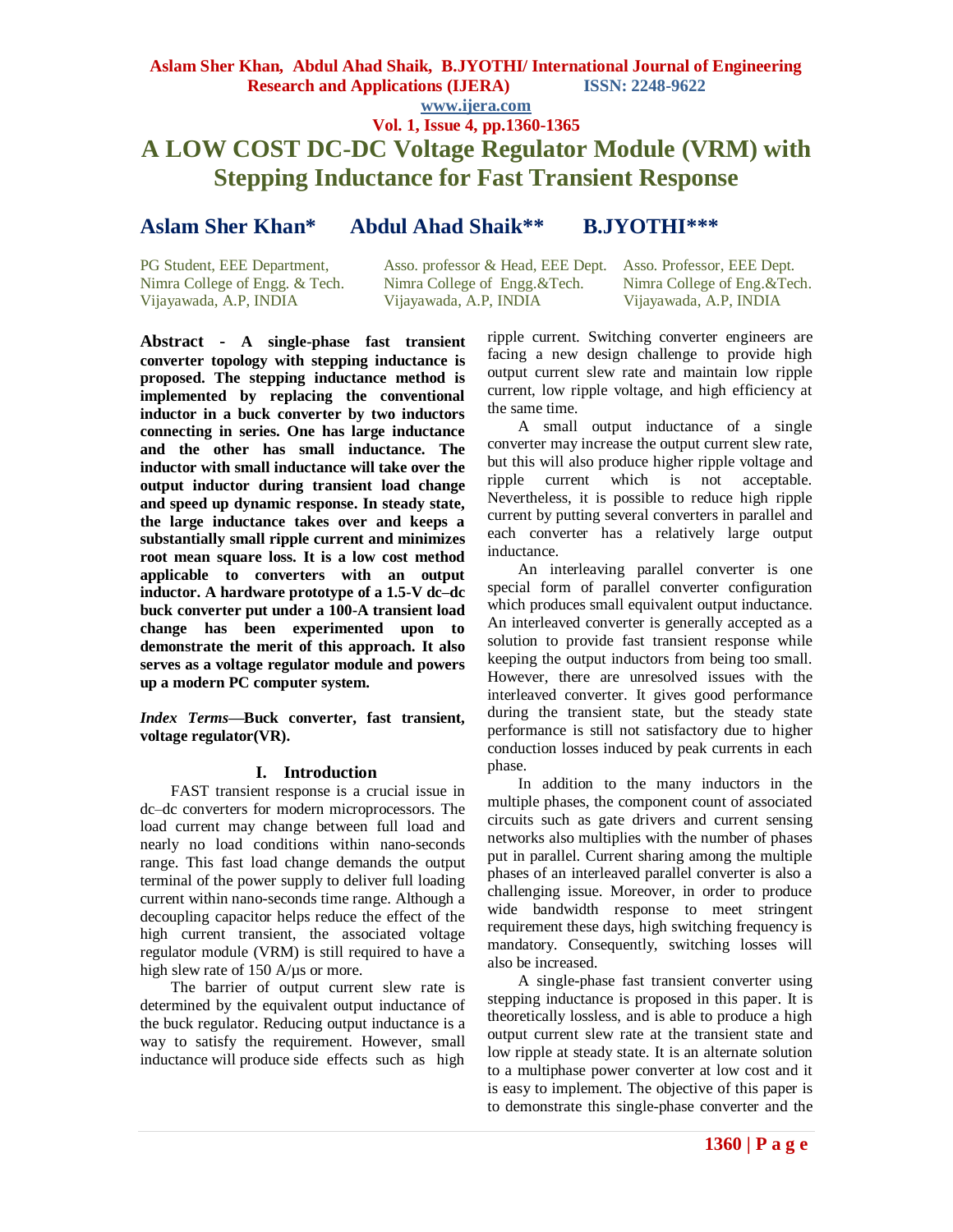# **Aslam Sher Khan, Abdul Ahad Shaik, B.JYOTHI/ International Journal of Engineering Research and Applications (IJERA) ISSN: 2248-9622**

**www.ijera.com**

## **Vol. 1, Issue 4, pp.1360-1365**

capability to switch between different inductance values for transient and steady states. This paper also shows this single phase converter can be designed to meet tight VRM requirements such as the Intel VRD10.1.

## **II. BASIC IDEA**

 This section shows the basic configuration of the stepping inductance converter. Here only positive change of current is described.







Fig. **1** Stepping inductance converter, a) Basic configuration b) Equivalent circuit during transient c) simplified operation

Fig. la shows the basic configuration of the stepping inductance converter switches *M1, M2,* output series inductors *L0, L<sup>r</sup>* and output capacitor *C<sup>0</sup>* form and operate as a basic DC-DC buck converter. Inductor  $L_r$ , is chosen to be much smaller than  $L_{\theta}$ . Inductor  $L_{aux}$  is magnetically couple with  $L_0$ ,  $L_{aux}$ ,  $V_1$ ,  $V_2$ ,  $S_1$  and  $S_2$  form an auxiliary circuit to "short circuit" the large value inductor  $L_0$ , during load transient.  $S_I$  is programmed to turn on during a fast and large increase in load current, *S<sup>2</sup>* is programmed to turn on during a fast and large decrease in load current. The number of turns of *Laux* is chosen to reduce the reflected current flow through  $S_1$ ,  $S_2$  in order to reduce their conduction losses.

Fig. 1b shows the equivalent circuit when  $S_I$  is turned on under a step and large increase in load current. Once  $S_I$  is turned on, the equivalent total output inductance will change from  $L_0 + L_r$  to a much smaller *L<sup>r</sup>* . This increases output inductor current slew rate in the period where transient occurred. This will result in much reduced voltage deviation due to large step change in load current.

 Fig. 1c shows the operation of the fast transient converter by various waveforms. When the load current  $I_0$  increase in a step, the output voltage starts to drop accordingly. The auxiliary switch  $S_I$  with a series voltage source  $V_I$  is programmed to turn on in order to provide a step reduction of the equivalent output inductance. The equivalent output inductance will change to a much smaller value  $L_r$  and provides a much higher slew rate output inductor current  $I_{Lr}$ . Once the fast output inductor current reaches the level of the output load current, the drop of the output voltage  $V_0$  will stop and start to rise, as output inductor current is higher than the load current and flows into  $C_0$ . Auxiliary switch  $S_I$  can be programmed to turn off when the voltage  $V_0$  rises back to a certain level.

As  $L_0$  is much greater than  $L_r$ , the equivalent output inductor current will be dominated by *IL0* after  $S_1$  is turn off. Although magnitude of  $I_{L0}$  is increased during the period of  $S_1$  is turn on, it is not high enough to reach to the level of load current  $I_0$ , hence  $V_0$  will drop again after  $S_1$  is turned off. Nevertheless,  $S_1$  can be programmed to turn on again when the output voltage drops below a certain level. These on and off states will repeat until the magnetizing current *IL0* reaches a level equal to the load current.  $M<sub>1</sub>$  is expected to keep turning on between that on and off state of  $S_1$  in order to ensure  $I_{L0} = I_0$  as soon as possible and produce minimum transition time for the converter to go back to steady operation as quickly as possible.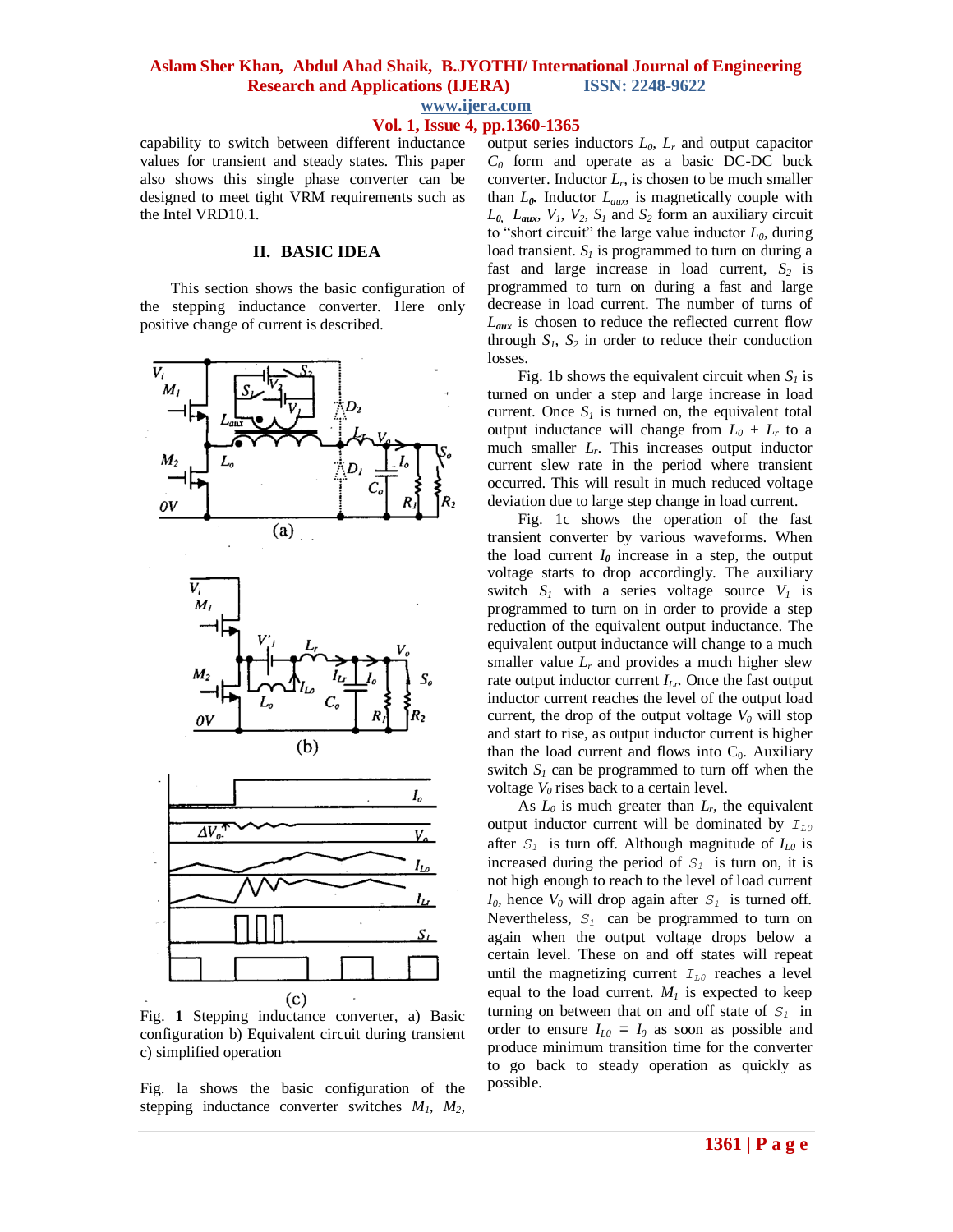# **Aslam Sher Khan, Abdul Ahad Shaik, B.JYOTHI/ International Journal of Engineering Research and Applications (IJERA) ISSN: 2248-9622 www.ijera.com**

# **Vol. 1, Issue 4, pp.1360-1365**

The main purpose of the voltage source  $V_I$  is to optimized for minimum transition time. It keeps the output inductor's *Lo* current increasing when *S<sup>1</sup>* and  $M<sub>1</sub>$  are turned on.  $V<sub>1</sub>$  can be chosen from  $\partial V$  to a certain value such that the reflected voltage across  $L_0$  will not cause reverse current to flow through  $M_1$ when  $S_1$  is on. When the output current decreases in a fast a large step the operations are similar the mechanisms so described. At that time  $S_2$  will turn on correspondingly and provide a high negative slew rate current to avoid voltage build up at  $C_0$ . A transition period will be created in which  $S_2$  will turn on and turn off until the current flowing in inductor *L<sup>0</sup>* reduces to the load current.

#### **III. IMPLEMENTATION**

 Practical circuit implement is simple. Voltage source  $V_1$  or  $V_2$  can be realized by making use of the input voltage, although output voltage is also possible. Switches *S1,S<sup>2</sup>* can be realized by small MOSFET *L<sup>r</sup>* may the leakage inductance between winding  $L_0$ ,  $L_{\text{aux1}}$  and  $L_{\text{aux2}}$  proper timing of  $S_1$  and *S<sup>2</sup>* can be achieved by means of hysteresis control according to the change of output voltage *V0.*

Fig. 2a shows the practical implement of the stepping inductance converter concept. Two separated windings or inductors *Laux1, Laux2* magnetically coupled to  $L<sub>0</sub>$  and form a transformer  $T_1$ *.*  $S_1$ *,*  $S_2$  are responsive to positive or negative change of load current. Diodes *D1, D2* prevent reverse current flow.  $D'$ <sup>*I*</sup>,  $D'$ <sub>2</sub>*, C*<sub>*I*</sub>, *C*<sub>2</sub>*, D*<sub>*z1</sub></sub>, <i>D*<sub>*z2*</sub> form</sub> a snubber circuit to absorb current reflected from leakage inductance  $L_{r1}$  when  $S_1$  or  $S_2$  is turned off. It is understood that other kind of snubber or nondissipated snubber may also be used in this application.

Fig. 2b shows the control circuit. The SR buck PWM controller can be any typical PWM controller for Sync-Rect buck converter. Two hysteresis comparator  $IC<sub>1</sub>$ ,  $IC<sub>2</sub>$ , responsive for detecting the negative or positive change of output voltage. Logic circuit is added to ensure no simultaneous conduction of  $M_1$  and  $M_2$ , and no simultaneous turn on of switches  $S_l$  and  $M_2$  or  $S_2$  and  $M_l$ .

Fig. 2c shows a simplified equivalent circuit when  $S_i$  and  $M_i$  are turned on.  $S_i$  is turned on if the output voltage drops below a predetermined level  $V_{thI}$ .  $M_I$  will be turned on too as the SR buck PWM controller determine a voltage drop at output voltage  $V_0$ . After  $S_I$  is turned on, the magnetizing inductor  $L_0$  is shorted out by an equivalent voltage source *VS1-on* which has a value determined by the

input voltage and turn ratio of *L0,* and *Laux1.* Hence the voltage across the equivalent leakage inductor  $L_{r1}$  becomes the difference of input voltage  $V_i$ ,  $V_{S1}$ .  $_{\text{op}}$  and  $V_0$ . It is designed to leave substantially large voltage across small leakage inductor *Lr1* to generate current with high slew rate and pumped to the output to counter act the output voltage drop. In practice, the overall equivalent inductance  $L_{r1}$  can be as small as the parasitic inductance of the PCB trace. Hence it is possible to tackle fast transient load in microprocessor application.

Fig. 2d shows simplified equivalent circuit when  $S_1$  is turned off and  $M_1$  is still turned on.  $S_1$  is turned off if the change of output voltage has risen back to a predetermined level  $V_{th2}$ .  $V_{th2}$  is the trigger level of a hysteresis comparator which monitors the output voltage drop. The current *Ilr1* flowing in leakage inductor will be reflected to *Laux1* and reset by the voltage source  $V_{DzI}$  formed by snubber as described above. It is possible to use a lossless **s**nubber to further reduce the losses in this reset mechanism. *S<sup>1</sup>* will keep turning on and off until the magnetizing current flowing in  $L_0$  rises up to the level of the load current.

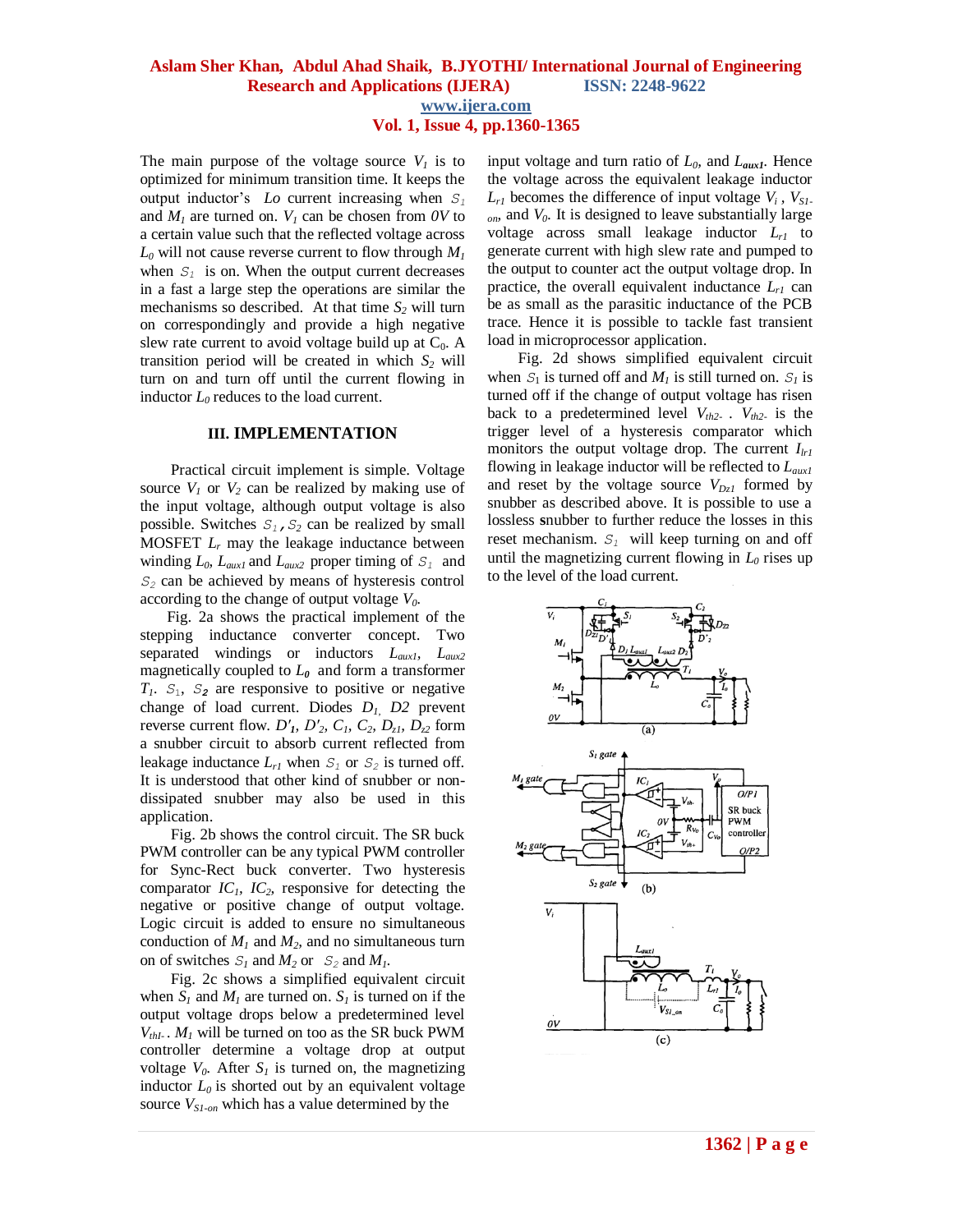## **Aslam Sher Khan, Abdul Ahad Shaik, B.JYOTHI/ International Journal of Engineering Research and Applications (IJERA) ISSN: 2248-9622 www.ijera.com**

## **Vol. 1, Issue 4, pp.1360-1365**



Fig.2 Simplified practical implemental a) simplified circuit of stepping inductance converter b) hysterisis control and PWM circuit c) equivalent circuit when both  $S_1$  and  $M_1$  is turned on d) equivalent circuit when  $S_1$  is turn off and  $M_1$  is turn on.

### **IV. DESIGN PARAMETERS**

Fig. 3 shows a microscopic and exaggerated view during loading transient condition.



Fig. 3 Definition and exaggerated and microscopic' view between the relation of output voltage, inductor current and loading current.

 Fig. 2c, Fig. 2d and Fig. 3 explain the transient. Here we assume a) the change of output voltage comparably small with the DC output voltage, b) the output loading current has a very large and stepping change, where the change of loading current is much larger than the ripple current flowing in  $L_{r1}$ *.*  $S_1$  or  $S_2$  will turn on when the output voltage drops or rises through the first threshold voltage  $V_{th1}$  or  $V_{th1+}$  according to cases with a step increase or decrease in load current.

Positive output current slew rate  $dI_{Lr1+} / dt$ of  $L_{r1}$  depends on voltage across  $L_{r1}$ , and as

$$
\frac{dI_{L1} +}{dt} = \frac{V_i - (V_o + V_i \frac{N_{Lo}}{N_{Laux1}})}{L_{r1}} , \qquad (1)
$$

Similarly, negative output current slew rate dILr1-/dt is

$$
\frac{dI_{L+1}}{dt} = \frac{-(V_o - V_i \frac{N_{Lo}}{N_{Laux2}})}{L_{r1}},
$$
\n(2)

where  $N_{L0}$  = number of turn of  $L_0$ ,

 $N_{Laux1}$  = number of turn of  $L_{auux1}$  The behaviour of the output voltage transient can be analyzed according to the following mode by assuming a step change of loading current.



Fig. 4 Equivalent model during transient loading condition and *S<sup>1</sup>* or *S<sup>2</sup> turn on* 

In order to find out the voltage change across  $C_0$ , the turning point at which maximum deviated output voltage  $\Delta V_{0_{-}max}$ ,  $\Delta V_{0_{+}max}$ , is produced has to be found out. The peaks can be found out by setting it's differentiation equal to zero. Physically, when current *ILr1* flowing in *Lr1* catches up with load current  $I_{0\_max}$  or  $I_{Lrl} = I_{0\_max}$  output voltage will stop dropping and start to rise again. The maximum output voltage drop *ΔV0-\_max,* can be worked out by simple circuit analysis and given by the following equation

$$
\Delta V_{o-\max} = V_{th1-} + \frac{(I_{o-\max} - I_{L1-S1} - on)^2}{2C_o} , \qquad (3)
$$

Similarly the maximum voltage rise  $\Delta V_{0+max}$ during

Transient is

$$
\Delta V_{o+_{\text{max}}} = V_{th1+} + \frac{(I_{o_{\text{min}}} - I_{Lr1\_S2\_on})^2}{-2C_o} , \qquad (4)
$$

The inductor current will continue to increase or decrease until the changing output voltage hit a second threshold voltage  $V_{th2}$ . or  $V_{th2+}$  and  $S_1$  or  $S_2$ turn off. Nevertheless, excess output inductor current is formed when  $S_1$  or  $S_2$  turn off. This excess inductor current will keep the change output voltage in the same direction until the inductor current equal to loading current which forms a second turning. Beyond this second turning point the output voltage in change in the opposite manner. The negative minimum deviated voltage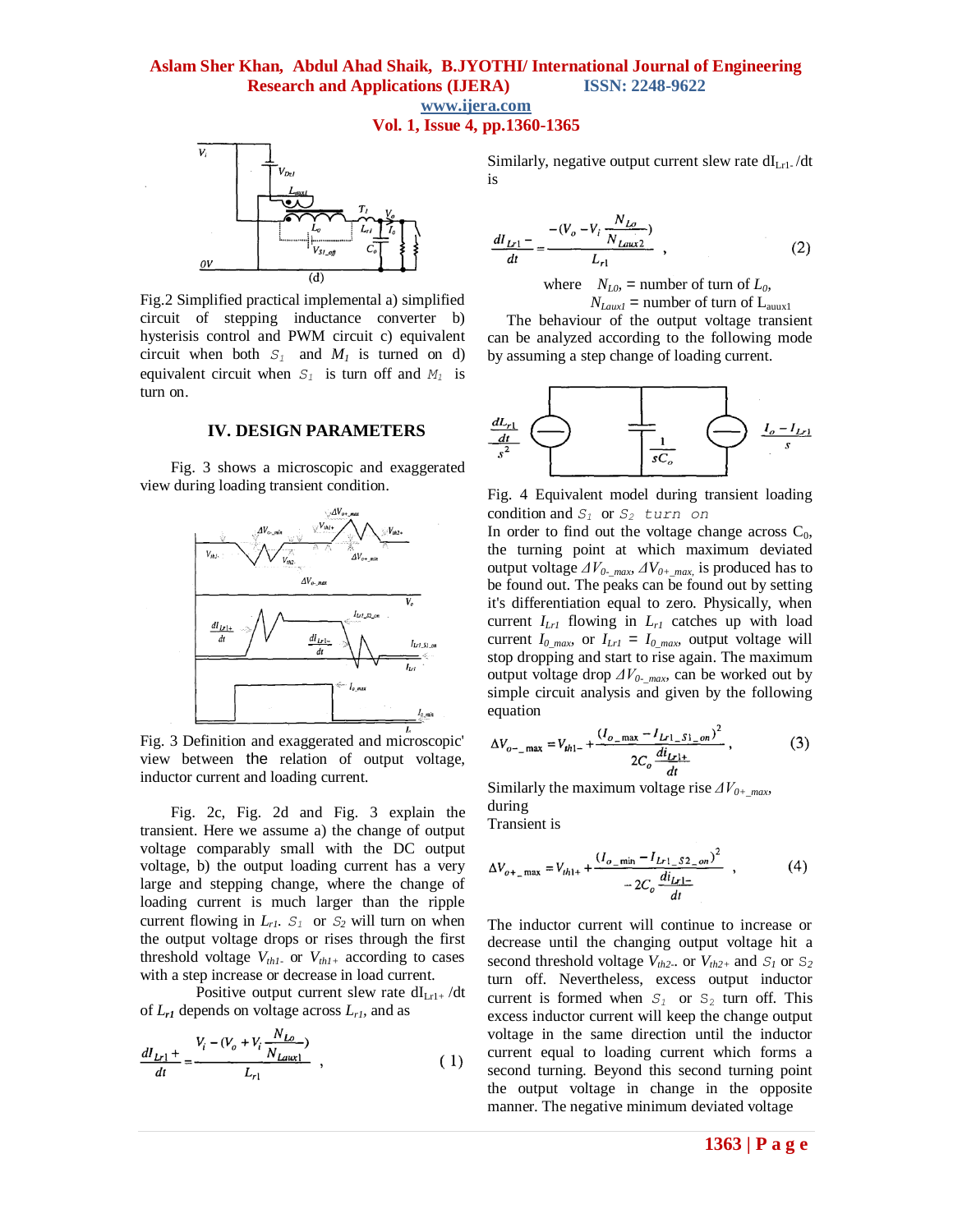## **Aslam Sher Khan, Abdul Ahad Shaik, B.JYOTHI/ International Journal of Engineering Research and Applications (IJERA) ISSN: 2248-9622 www.ijera.com Vol. 1, Issue 4, pp.1360-1365**

 $V_{0-_{min}}$  against  $V_{0}$  can be also found out by considering the voltage induced on  $C_0$  caused by the peak excessive inductor current *ILr1* dropping back to output loading current level, that is

$$
\Delta V_{o-{\rm min}} = V_{th2-} - \frac{3 \left[ \left(I_{o{\rm max}} - I_{L1{\rm s}}\right]_{1{\rm o}m} \right)^2 + 2 C_o \frac{dI_{r1+}}{dt}(V_{th1-} - V_{th2-})}{2 C_o \frac{\left[V_o + \left(V_i + V_{Dz}\right) \right] N_{Lov}}{L_{r1}} + V_i}
$$

 $(5)$ 

similarly positive minimum deviated voltage  $V_{0+min}$ again *V<sup>0</sup>* is

$$
\Delta V_{o+_{\text{min}}} = V_{th2+} - \frac{3 \left[ (I_{o_{\text{max}}} - I_{L1} - S_{o_{\text{max}}})^2 + 2C_o \frac{dI_{r1-}}{dt} (V_{th1+} - V_{th2+}) \right]}{2C_o \left[ (V_i + V_{Dz1}) \frac{N_{Lo}}{N_{\text{Laux2}}} - V_o \right]}
$$
\n(6)

An important criteria need to be drawn to avoid self oscillation of the hysteresis control mechanism. One must avoid the minimum deviated voltage  $V_{0-<sub>min</sub>}$  or  $V_{0+<sub>min</sub>}$  to cross over the output voltage level and touch the opposite threshold. The following criteria should be met at the sensing points,

$$
V_{th1+} + V_{o- \min} > 0 \text{ and } V_{th1-} + V_{o+ \min} > 0 \tag{7}
$$

#### **V. EXPERIMENTAL RESULT**

A 5V input and output 2V 20A converter is built. Loading current is switched between *I0\_max* = *20.5A* and  $l_0$ <sub>min</sub>=0.5A at a frequency of 200Hz. The following figure shows the setup and values.





Output inductor  $L_0 = 1.5uH$ ,  $N_{L0} = 3T$ , with very small output ceramic capacitor of  $C_0$  = *300uF,* and switching frequency f<sup>s</sup> = *3OOkHz.* Auxiliary winding  $N_{\text{aux1}} = 15T$ ,  $N_{\text{aux2}} = 15T$  are chosen *5* times of *NL0* to reduce the losses of

auxiliary MOSFETs  $S_1$  and  $S_2$ ,  $S_1$ ,  $S_2$  are MTP3055 5OV 0.18Ω small MOSFET. *DI* = *D2*=  $D'$ <sub>1</sub> =  $D'$ <sub>2</sub>= *BYV27C*. Leakage inductance is measured as  $L_{r1} = 100nH$ . Which includes trace inductance  $D_{z1} = 22V \frac{1}{2}W$  zener,  $D_{z2} = 22V \frac{1}{2}W$ zener.  $C_I = C2 = 0.1uF$ .  $V_{th+} = V_{th-} = 40mV$ 





 The voltage deviations are calculated according to the equations so derived. Assuming